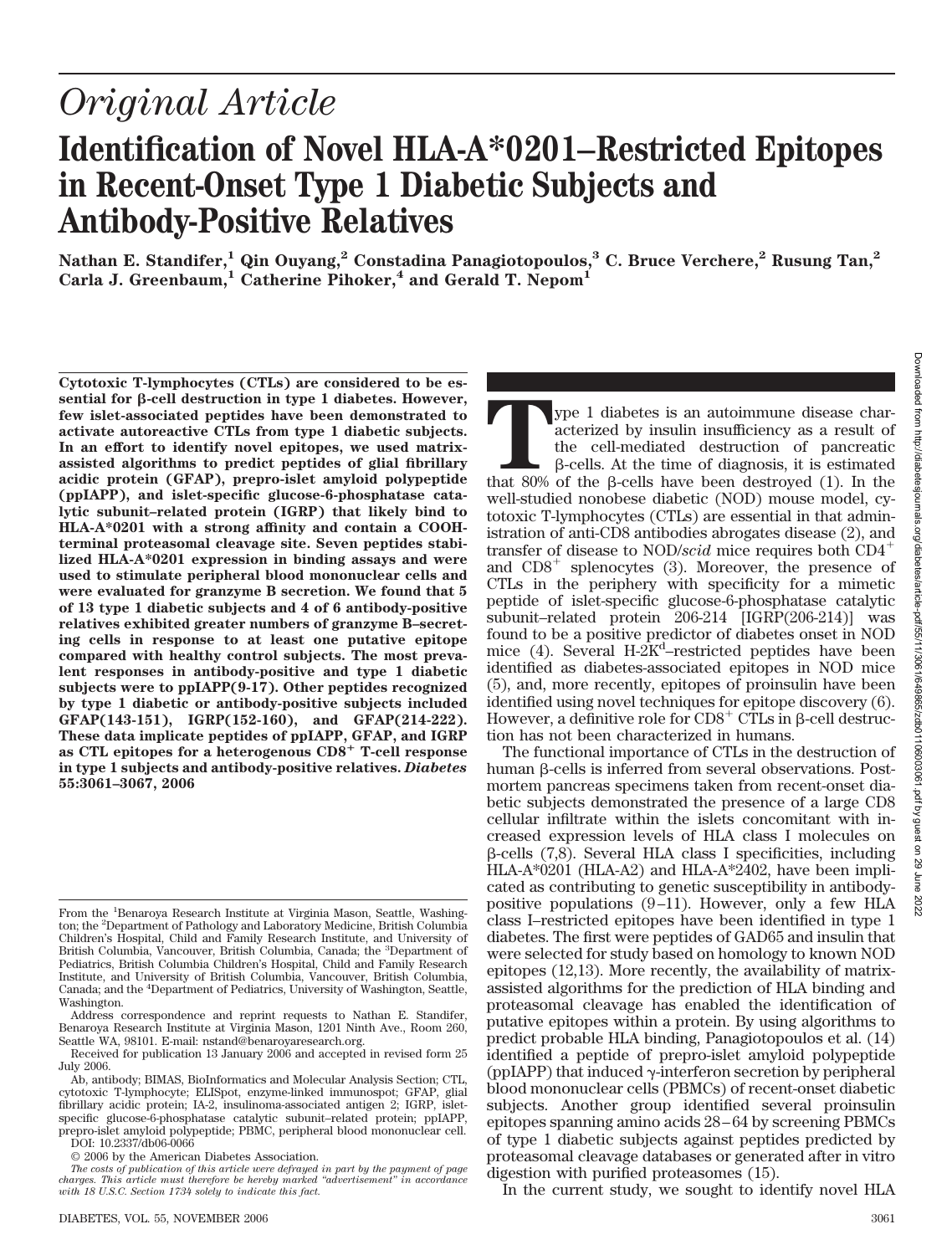| TABLE 1                                                    |  |  |  |
|------------------------------------------------------------|--|--|--|
| HLA-A* $0201$ <sup>+</sup> subjects recruited in the study |  |  |  |

|                  |                   | Age        |                | Disease duration | HLA-DRB1          |
|------------------|-------------------|------------|----------------|------------------|-------------------|
| Subject          | Group             | $(years)*$ | Autoantibody†  | (days)           | haplotype         |
| T466             | Type 1 diabetic   | 29         | Negative       | 62               | $*0101,*1101$     |
| <b>T686</b>      | Type 1 diabetic   | 20         | $IA-2$         | 787              | $*0301, *0901$    |
| T537             | Type 1 diabetic   | 14         | Negative       | 23               | $*0701, *1301$    |
| T <sub>160</sub> | Type 1 diabetic   | 24         | GAD, IA-2, ICA | 279              | $*0404, *0404$    |
| T473             | Type 1 diabetic   | 26         | GAD, IA-2      | 638              | $*0404,*1101$     |
| T363             | Type 1 diabetic   | 27         | GAD, IA-2      | 26               | $*0401$ , $*1001$ |
| T620             | Type 1 diabetic   | 9          | GAD            | 3                | $*0301, *1301$    |
| T985             | Type 1 diabetic   | 35         | <b>GAD</b>     | 367              | $*0701, *0801$    |
| <b>T339</b>      | Type 1 diabetic   | 14         | GAD, IA-2      | Unknown          | $*0404, *0901$    |
| T822             | Type 1 diabetic   | 26         | GAD, IA-2      | 688              | $*0401, *1302$    |
| T657             | Type 1 diabetic   | 14         | $IA-2$         | 551              | $*0701, *1201$    |
| <b>T301</b>      | Type 1 diabetic   | 23         | GAD, IA-2      | 60               | $*0301, *0401$    |
| T413             | Type 1 diabetic   | 13         | $IA-2$         | 501              | $*0301, *0401$    |
| A200             | Antibody positive | 17         | GAD, IA-2, ICA | N/A              | $*0401, *0401$    |
| A901             | Antibody positive | 12         | GAD, IA-2      | N/A              | $*0301, *0404$    |
| A309             | Antibody positive | 13         | GAD, IA-2      | N/A              | $*0301, *0401$    |
| A372             | Antibody positive | 17         | GAD, IA-2      | N/A              | $*0401, *1301$    |
| A284             | Antibody positive | 36         | GAD, IA-2      | N/A              | $*0401, *0404$    |
| A519             | Antibody positive | 22         | GAD            | N/A              | $*1501, *1501$    |
| C <sub>387</sub> | Control           | 43         | Negative       | N/A              | $*1301,*0404$     |
| C <sub>552</sub> | Control           | 29         | Negative       | N/A              | $*0301, *0404$    |
| C <sub>530</sub> | Control           | 51         | Negative       | N/A              | $*1301,*1501$     |
| C <sub>573</sub> | Control           | 23         | Negative       | N/A              | $*1102,*1101$     |
| C <sub>363</sub> | Control           | 50         | Negative       | N/A              | ND                |
| C <sub>151</sub> | Control           | 31         | Negative       | N/A              | $*0901, *1602$    |
| C946             | Control           | 50         | Negative       | N/A              | <b>ND</b>         |
| C860             | Control           | 19         | Negative       | N/A              | $*1301,*1501$     |

\*Age at time of blood collection; †presence of autoantibodies to GAD65, IA-2, or islet cell Ab; ‡duration of disease at time of blood collection. ICA, islet cell Ab; ND, not determined at time of submission.

class I–restricted epitopes derived from islet proteins by using matrix-assisted algorithms, and we screened them using a highly sensitive enzyme-linked immunospot (ELISpot) assay for the detection of antigen-specific cells. We analyzed healthy subjects with no familial history of autoimmunity, a population of nondiabetic antibody-positive relatives, and type 1 diabetic patients diagnosed within the preceding 2.5 years. By analyzing recent-onset diabetic patients and subjects considered to be at risk for developing type 1 diabetes, we endeavored to increase the probability of detecting epitope-specific T-cells before the contraction of the autoreactive CTL population resulting from the loss of islets.

Three proteins associated with disease in humans or NOD mice were chosen for analysis: ppIAPP, IGRP, and glial fibrillary acidic protein (GFAP). A major histocompatibility complex class I–restricted epitope from ppIAPP was previously identified in humans, and IGRP is a known epitope in NOD mice (14,16). GFAP is a type III intermediate filament expressed by peri-islet Schwann cells of the pancreas, and GFAP-reactive T-cells have been observed in prediabetic NOD mice (17). By using a combination of in silico analyses to substantially narrow the pool of potential peptides from these proteins and a highly sensitive technique for detection of antigen-specific T-cells, we identified several novel epitopes that induce granzyme B secretion by PBMCs of  $HLA-A2$ <sup>+</sup> type 1 diabetic patients and antibody-positive relatives.

## **RESEARCH DESIGN AND METHODS**

All subjects consented for study participation according to institutional review board–approved protocols. PBMCs from type 1 diabetic subjects (*n*

13, male-to-female ratio 1:1.2, age [means  $\pm$  SD] 21  $\pm$  7.7 years) were analyzed within 2.5 years of diagnosis. Antibody-positive subjects ( $n = 6, 1:1, 19.5 \pm 8.8$ ) years) were defined as first-degree relatives, except for subject A901, who was a second-degree relative, with at least one of the three diabetes-associated autoantibodies: GAD65 antibody (Ab), insulinoma-associated antigen 2 (IA-2) Ab, or islet cell Ab. Healthy control subjects ( $n = 8, 1:1.7, 37 \pm 13.0$  years) had no personal history of type 1 diabetes or other autoimmune disease and had no first- or second-degree relatives with diabetes. In addition, these subjects were negative for GAD65 Ab and IA-2 Ab (Table 1). Peripheral blood was collected by venous puncture into sodium heparin– containing tubes and stored overnight. PBMCs were isolated by Ficoll-hypaque density gradient centrifugation. PBMCs were frozen in a solution of 90% bovine calf serum and 10% DMSO and kept in liquefied nitrogen until use. Patient samples were haplotyped at the HLA-A allele by PCR–sequence-specific primer, using commercially available primers (One Lambda, Canoga Park, CA), by the Puget Sound Blood Center Immunogenetics laboratory or the British Columbia Child and Family Research Institute. All samples were provided for study in a blinded fashion.

**In silico analyses.** Matrix-assisted algorithms from the National Institutes of Health, Center for Information Technology, BioInformatics and Molecular Analysis Section (BIMAS; available at http://bimas.dcrt.nih.gov/molbio/ hla—bind/) and SYFPEITHI (available at http://www.syfpeithi.de/) were used to scan the complete amino acid sequences of ppIAPP, IGRP, and GFAP for nonameric peptides predicted to bind to HLA-A2 with a high affinity (18,19). Peptides predicted by each algorithm to bind HLA-A2 with the highest avidity (ranked in the top 2% of putative binders) were then evaluated for the probability of bearing a COOH-terminal proteasomal cleavage site, using the NetChop 2.0 program (available at http://www.cbs.dtu.dk/services/NetChop/) (20). Those peptides with a strongly predicted COOH-terminus and one or fewer internal cleavage sites were synthesized by the Benaroya Research Institute Peptide Synthesis Core Laboratory, using standard fluorenylmethoxycarbonyl chemistry. Three GFAP peptides—GFAP(386-394), GFAP(57- 65), and GFAP(147-155)—that were each predicted to contain a COOHterminal cleavage site, but not bind to HLA-A2 with a strong avidity, by SYFPEITHI or BIMAS algorithms were also synthesized as negative controls. All peptides were tested for purity by electrospray ionization mass spectrometry before use.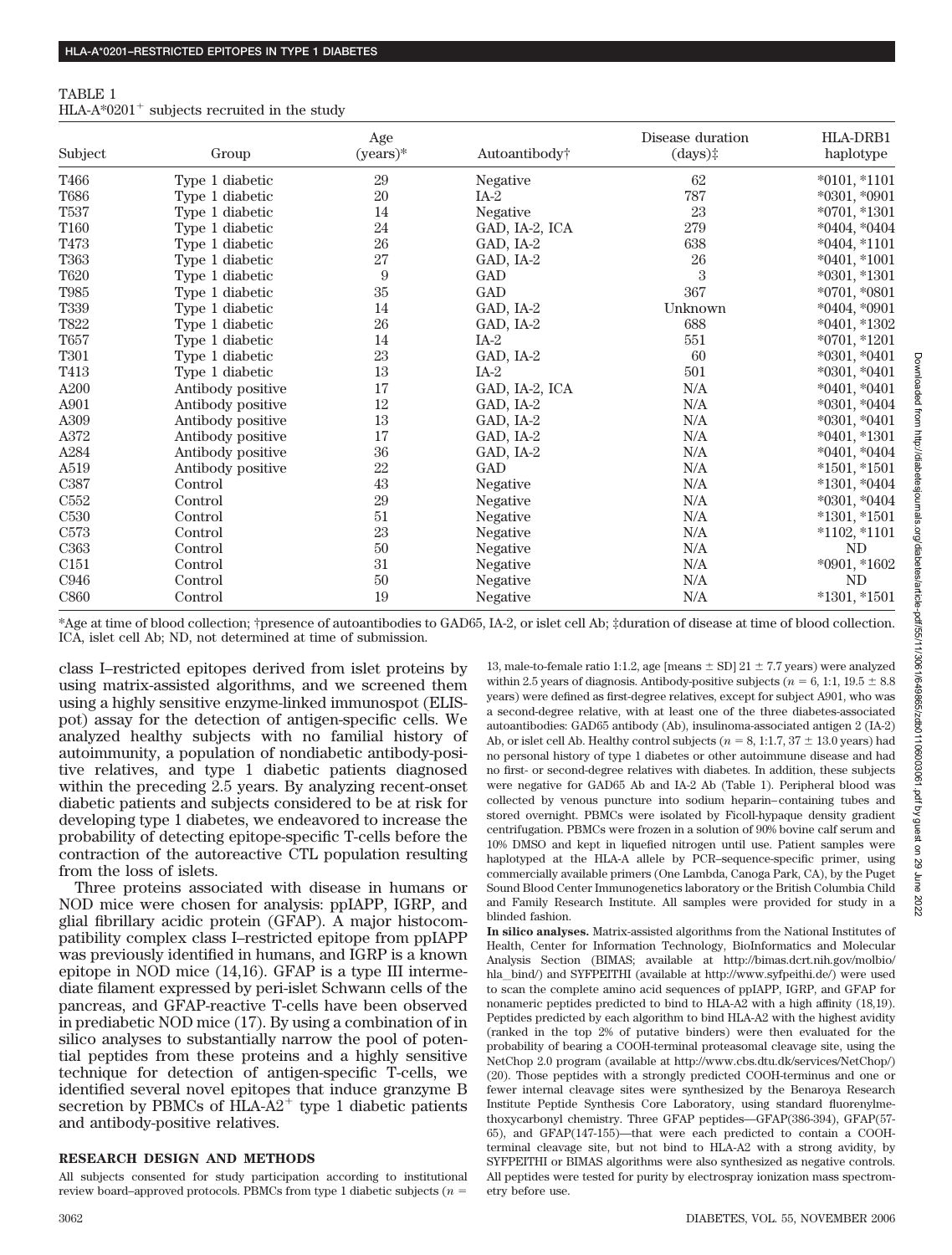| TABLE 2                                                                    |  |
|----------------------------------------------------------------------------|--|
| Predicted HLA binding and proteasomal cleavage scores of putative epitopes |  |

|                | Peptide         | Sequence         | <b>SYFPEITHI</b><br>score* | <b>BIMAS</b><br>binding scoret | NetChop<br>$2.0$ score $\ddagger$ |
|----------------|-----------------|------------------|----------------------------|--------------------------------|-----------------------------------|
|                | $IGRP(152-160)$ | <b>FLWSVFWLI</b> | 20                         | 5,676                          | 0.849                             |
| 2              | GFAP(143-151)   | <b>NLAQDLATV</b> | 30                         | 160                            | 0.994                             |
| 3              | $IGRP(215-223)$ | <b>FLFAVGFYL</b> | 22                         | 11,598                         | 0.957                             |
| $\overline{4}$ | GFAP(192-200)   | <b>SLEEEIRFL</b> | 27                         | 14                             | 0.769                             |
| 5              | GFAP(214-222)   | QLARQQVHV        | 24                         | 70                             | 0.914                             |
| 6              | $ppIAPP(9-17)$  | <b>FLIVLSVAL</b> | 27                         | 98                             | 0.904                             |
| 7              | $IGRP(293-301)$ | <b>RLLCALTSL</b> | 28                         | 182                            | 0.977                             |
| 8              | $ppIAPP(12-20)$ | <b>VLSVALNHL</b> | 26                         | 84                             | 0.998                             |
| 9              | $IGRP(211-219)$ | <b>NLFLFLFAV</b> | 27                         | 13,045                         | 0.955                             |
| 10             | GFAP(386-394)§  | <b>NLQIRETSL</b> | 22                         | 21                             | 0.998                             |
| 11             | $GFAP(57-65)$ § | <b>ALNAGFKET</b> | 20                         | 14                             | 0.942                             |
| 12             | GFAP(147-155)§  | DLATVRQKL        | 23                         |                                | 0.969                             |

\*SYFPEITHI score was calculated by assigning values to each amino acid within a peptide based on similarity to residues of epitopes known to bind a given major histocompatibility complex molecule with a high avidity; †BIMAS binding score is the predicted half time of disassociation (in minutes) of an HLA molecule containing the indicated peptide sequence; ‡probability of carboxyl terminal proteasomal cleavage as calculated by NetChop 2.0; §peptides predicted to contain carboxyl terminal cleavage site but not bind strongly to HLA-A2 by either SYFPEITHI or BIMAS.

**HLA-A2 stabilization assays.** We incubated  $174 \times \text{CEM.T2}$  cells  $(1 \times 10^6)$  in a 100 µmol/l solution of each peptide in 10% pooled human serum for 4 h at 37°C. The cells were then washed with 1% BSA in PBS and stained with 1  $\mu$ g fluorescein isothiocyanate– conjugated anti–HLA-A2 (clone BB7.2; BD Biosciences Pharmingen, San Diego, CA) for 20 min on ice. After an additional wash, surface levels of HLA-A2 on cells were analyzed using a FACScalibur flow cytometer (BD Biosciences Pharmingen). As negative controls, cells were incubated with either medium alone or with an HLA-A\*2401–restricted Epstein-Barr virus Rta peptide (DYCNVLNKEF), which served as the background. High-affinity HLA-A2–restricted influenza MP(58-66) peptide (GILG-FVFTL) was used as a positive control to induce maximum HLA-A2 expression levels. Stabilization values induced by the putative epitopes are reported as the percentage of maximum HLA-A2 expression with the background subtracted.

**ELISpot assays.** Antigen-reactive T-cells from frozen PBMC samples were quantified using a granzyme B ELISpot assay (BD Biosciences Pharmingen). Frozen PBMC samples were rapidly thawed in a 37°C water bath and pelleted in a solution of 60% FCS and 1 unit/ml DNase (Sigma, St. Louis, MO). Cells were washed twice in 5% FCS in PBS and passed through a cell strainer to remove aggregates (Becton Dickinson Falcon, Franklin Lakes, NJ). ELISpot plates were coated with anti–granzyme B capture antibody ( $5 \mu g/ml$ ) overnight at 4°C and then washed once and blocked with 10% pooled human serum in RPMI 1640 for 2 h. Peptides were diluted to a concentration of 5  $\mu$ g/ml in 10% pooled human serum and added to wells of coated ELISpot plates. Influenza MP(58-66) and human cytomegalovirus pp65 (NLVPMVATV) epitopes were used as positive control peptides (21), and phytohemagglutinin  $(2.5 \text{ }\mu\text{g/ml})$  was used as an additional positive control treatment. We also included the ppIAPP(5-13) epitope (KLQVFLIVL) as a control because this peptide has been demonstrated to activate CTLs of recent-onset diabetic subjects (14). HLA-A2–restricted PD5 peptide (KLSEGDLLA) derived from pyruvate dehydrogenase was used as a negative control (22). PBMCs were added to wells at  $1.0 \times 10^6$  per ml, and plates were incubated for 24 h at 37°C in  $5.5\%$  CO<sub>2</sub>. Plates were washed twice with deionized distilled water and three times with 0.05% Tween 20 in PBS. Wells were coated with biotinylated anti–granzyme B detection antibody  $(2.0 \mu g/ml)$  for 2 h at 25°C. After three washes with 0.05% Tween 20, a 1:100 dilution of streptavidin-conjugated horseradish peroxidase was added to wells for 1 h at 25°C. Wells were then washed three times with 0.05% Tween 20 and then three times with PBS before developing with 3-amino-9-ethylcarbazole substrate (AEC; Vector Laboratories, Burlingame, CA) according to the manufacturer's protocols. Plates were allowed to dry overnight at room temperature in the dark before quantifying spots per well, using an ImmunoSpot analyzer (Cellular Technology Ltd., Cleveland, OH), and all spot counts per well were also verified manually.

The number of spot-forming cells in wells containing the negative control PD5 epitope was subtracted from the spot-forming cell values of all other wells. Only mean spot-forming cell values with a coefficient of variation  $< 0.4$ were reported in order to control for random variation among wells. The cutoff of positivity for each epitope was defined as the mean number of spot-forming cells elicited by incubation of control subject PBMCs with the  $epitope + 3 SD of the mean. Fisher's exact test was used to compare the$ frequencies of epitope responsive samples in each group.

## **RESULTS**

The matrix-assisted algorithms BIMAS and SYFPEITHI were used to compile an initial list of peptides that ranked in the top 2% of the strongest predicted HLA-A2– binding epitopes for GFAP, ppIAPP, and IGRP. Because the COOH-terminus of most class I–restricted epitopes is generated by the proteasome (23), we also analyzed the sequences of each protein using NetChop 2.0, a proteasomal cleavage predictive database that was trained using 1,100 published class I–restricted peptides (20). Those peptides that were predicted to contain a COOH-terminal cleavage site and one or fewer internal cleavage sites were included in the final panel of putative epitopes (Table 2). To test the accuracy of the HLA binding algorithms and ensure that we were not biasing the putative epitope panel based solely on these predictions, we included three peptides in the panel that were not predicted to be strong HLA-A2 binders by either algorithm but were predicted to each contain a COOH-terminal cleavage site: GFAP(386- 394), GFAP(57-65), and GFAP(147-155).

Peptides were synthesized, and the ability of each to stabilize HLA-A2 expression on the TAP (transporter associated with antigen processing)-1– and -2– deficient  $174 \times \text{CEM.T2}$  cell line was analyzed. These cells express HLA-A2 at appreciable levels only in the presence of exogenously added high-affinity peptide; thus, HLA stabilization is correlated with peptide affinity (24). We normalized the stabilization values in reference to the maximum HLA-A2 expression levels induced by incubation with a high-affinity peptide of influenza, MP(58-66). Figure 1 shows the peptide stabilization values in rank order. Of the nine peptides predicted to bind HLA-A2, seven were able to stabilize HLA-A2 expression at levels  $\geq 50\%$  of that induced by MP(58-66). The three peptides that were predicted to be weak binders by both algorithms—GFAP(386- 394), GFAP(57-65), and GFAP(147-155)—stabilized HLA-A2 expression at the lowest levels. IGRP(211-219) was predicted to be a very strong binder by both algorithms, yet it stabilized HLA expression at the lowest level of all predicted binders. Only those peptides that stabilized HLA expression at  $>50\%$  of the maximal level were used in subsequent experiments.

Each putative epitope was tested for its ability to induce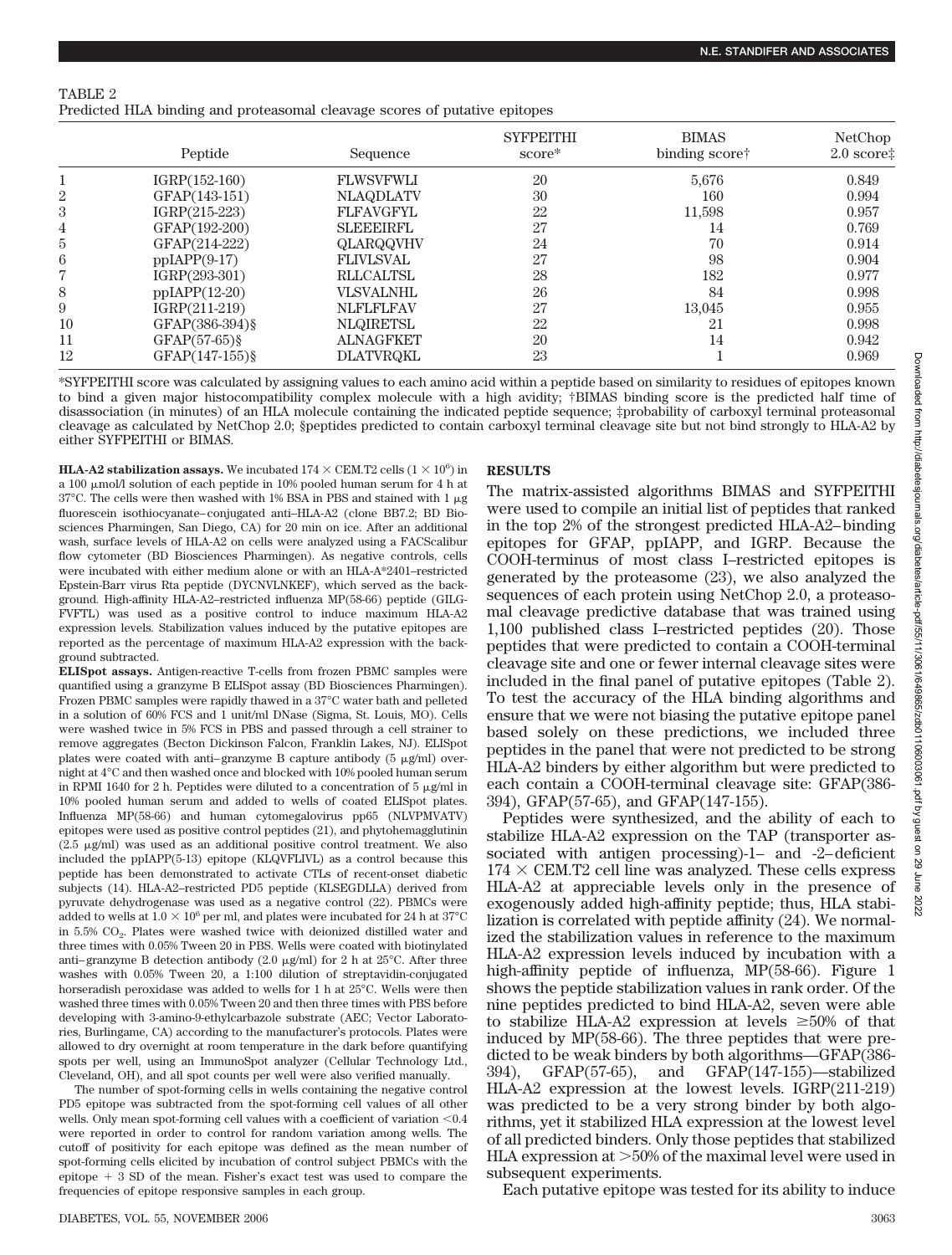

**FIG. 1. Stabilization of surface HLA-A2 levels on 174 CEM.T2 cells induced by putative epitopes. Stabilization values are expressed as the percent of maximum HLA-A2 expression induced by incubation with the high-affinity HLA-A2–restricted influenza MP(58-66) peptide. The background HLA-A2 levels (induced by incubation with a non–HLA-A2– restricted Epstein Barr virus epitope) were subtracted from all values before calculation of percent maximum expression. The dashed line represents an arbitrary threshold for inclusion of peptides in subsequent experiments.**

granzyme B secretion by PBMCs drawn from type 1 diabetic patients, antibody-positive relatives, or healthy subjects. Granzyme B is a direct mediator of cytotoxicity, and, unlike  $\gamma$ -interferon, it is more likely to be secreted by CTLs than bystander  $CD4^+$  T-helper cells. Type 1 diabetic patients had been diagnosed within 2.5 years preceding the blood draw, and antibody-positive subjects were defined as first-degree relatives of type 1 diabetic patients who were positive for the presence of circulating autoantibodies with specificity for GAD65, IA-2, or islet cell Ab. An ELISpot assay was used to quantify granzyme B secretion by PBMCs in response to individual epitopes, and representative results from sample T466 are shown in Fig. 2. The threshold for determining a positive response was defined as 3 SDs above the control population's mean spot-forming cell value for each epitope. Of the 13 diabetic subjects, 5 recognized at least one novel epitope using this criterion. Three type 1 diabetic subjects (T466, T537, and T413) responded to ppIAPP(9-17), which is an overlapping peptide of the previously described ppIAPP(5-13) epitope (14) (Fig. 3*C*). However, ppIAPP(5-13) failed to elicit significant numbers of granzyme B–secreting cells from diabetic patients. Other epitopes recognized by multiple diabetic patient samples included GFAP(143-151) and GFAP(214-222). Two type 1 diabetic subjects (T466 and T985) responded to multiple putative epitopes (Table 3). We observed no correlation between the magnitude of response to the positive control influenza and cytomegalovirus epitopes and responses to putative epitopes (data not shown). We also tested ppIAPP(12-20) and IGRP(211- 219), peptides that failed to stabilize HLA expression at sufficient levels, for the ability to induce granzyme B secretion by a subset of type 1 diabetic and control subjects. No responses to these peptides were observed by either type 1 diabetic or control subjects (data not shown).

Analyses of PBMCs from antibody-positive relatives demonstrated that four of the six samples responded to ppIAPP(9-17) (Fig. 3*C*). The frequency of ppIAPP(9-17) responsive antibody-positive subjects was significantly higher than in the control group ( $P < 0.05$  by Fisher's exact test). Interestingly, ppIAPP(9-17)-responsive diabetic patients and antibody-positive subjects demonstrated comparable numbers of granzyme B–secreting cells. Other epitopes that were recognized by both subject groups include GFAP(143-151), GFAP(214-222), and IGRP(152-160). Antibody-positive subject A901 responded to multiple epitopes, three of which were not recognized by diabetic patients (Table 3). Moreover, this subject also demonstrated substantially higher numbers of granzyme B–secreting cells to nearly all epitopes and developed diabetes 3 years subsequent to blood collection. There was no correlation observed between antibody status and epitope recognition by either diabetic or antibody-positive subjects. In addition, no relationship between age and epitope responsiveness was observed.

## **DISCUSSION**

The identification of CTL epitopes in type 1 diabetes is essential for an understanding of disease pathogenesis and could provide additional markers for early detection and therapeutic intervention. The integration of epitope-predictive matrix-assisted algorithms with highly sensitive screening assays has been reported to be an accurate technique for the identification of novel CTL epitopes



**FIG. 2. Representative granzyme B ELISpot results derived from a diabetic patient (T466).** *A***: The numbers of granzyme B–secreting cells per 6 10<sup>5</sup> PBMCs were calculated after a 24-h culture with indicated peptides in ELISpot plates. The number of spots per well were quantified using a CTL Immunospot Analyzer and indicated at the top left of each well.** *B***: Magnification of wells (from** *A***) containing PBMCs incubated with ppIAPP(9-17) or diluent only to demonstrate spot morphology. CMV, cytomegalovirus; Flu, influenza; PHA, phytohemagglutinin.**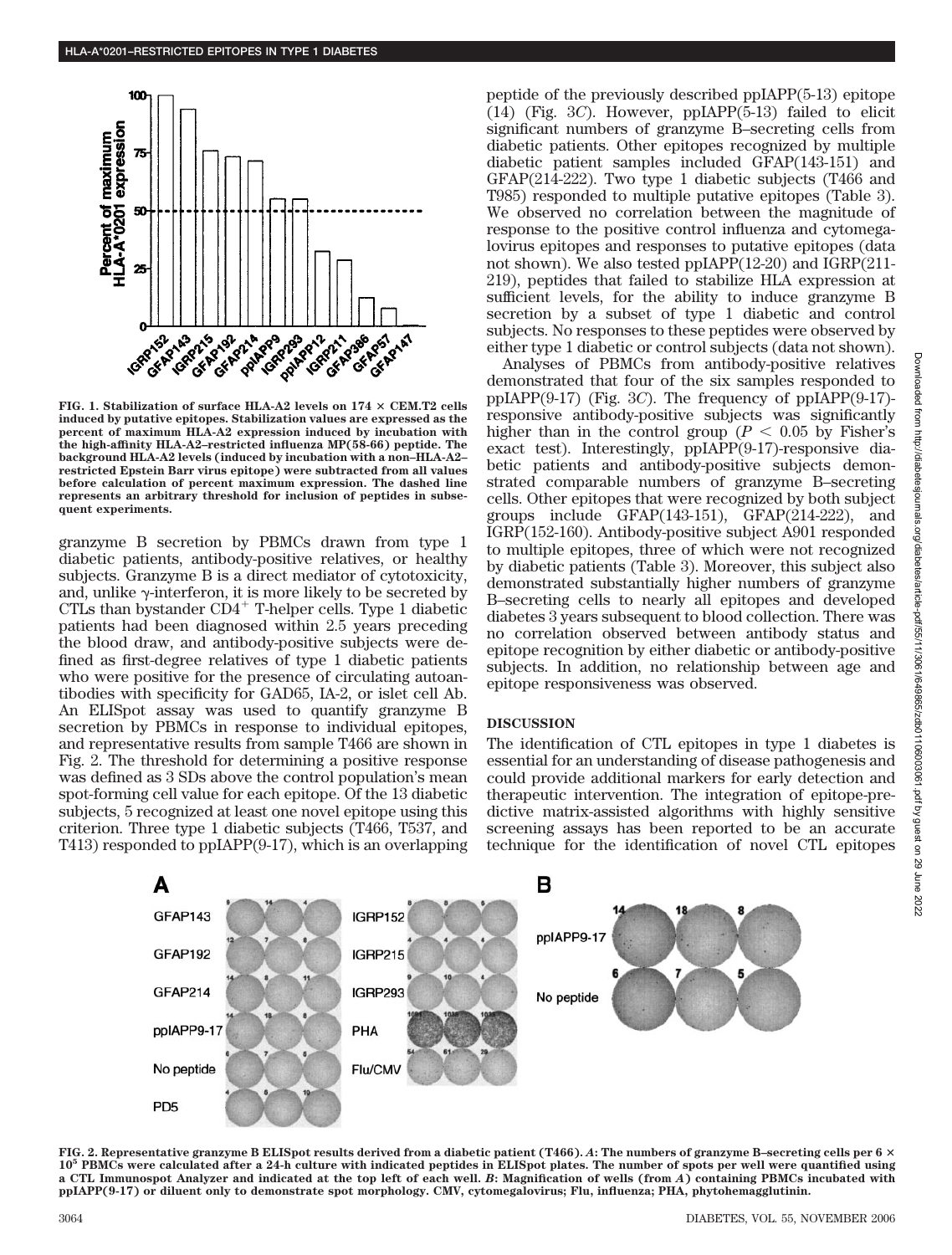

**FIG. 3. Granzyme B secretion by PBMCs of healthy, diabetic, or Ab-positive subjects in response to putative epitopes. The number of granzyme** (Gnz) B spot-forming cells (SFC) per  $6 \times 10^5$  PBMCs elicited by incubation with putative epitopes from GFAP  $(A)$ , IGRP  $(B)$ , or ppIAPP  $(C)$  are **shown. Horizontal bars represent the mean number of spot-forming cells, and error bars in the control group represent 1 SD of the mean. Filled symbols correspond to spot-forming cell values that are greater than the mean number of spot-forming cells of the control group** - **3 SD of the mean. \*\*Significant difference between the frequencies of responsive subjects to a given epitope in indicated groups (***P* **< 0.05 by Fisher's exact**  $\text{test}$ ).  $\bigcirc$ , healthy;  $\bigcirc$ , diabetic;  $\bigcirc$ , Ab positive.

(25,26). In this study, we used SYFPEITHI and BIMAS algorithms to predict HLA-A2– binding sequences within GFAP, ppIAPP, and IGRP. Strongly predicted binders were analyzed for the presence of COOH-terminal proteasomal cleavage sites, using NetChop 2.0. Because the use of predictive algorithms to screen proteins is not sufficient, by itself, to identify epitopes (27), we tested predicted epitopes for the ability to stabilize HLA-A2 expression on the surface of  $174 \times \text{CEM.T2}$  cells. We failed to observe a direct correlation between the predicted binding scores generated by SYFPEITHI or BIMAS algorithms and the magnitude of HLA-A2 stabilization. This is not surprising because predicted HLA binding scores are calculated from

TABLE 3

|  |  |  | Summary of subjects responding to novel epitopes |  |  |  |
|--|--|--|--------------------------------------------------|--|--|--|
|--|--|--|--------------------------------------------------|--|--|--|

| Subject          | Epitopes to which subject responded*         |
|------------------|----------------------------------------------|
| T466             | GFAP214, ppIAPP9                             |
| T <sub>537</sub> | ppIAPP9                                      |
| T <sub>620</sub> | GFAP <sub>143</sub>                          |
| T413             | ppIAPP9                                      |
| T985             | GFAP143, GFAP214, IGRP152                    |
| A200             | ppIAPP5-13, ppIAPP9                          |
| A901             | GFAP192, GFAP214, ppIAPP9, IGRP152, IGRP215, |
|                  | <b>IGRP293</b>                               |
| A372             | GFAP143, ppIAPP9                             |
| A284             | ppIAPP9                                      |

\*Novel epitopes that induced significantly increased granzyme B spot-forming cells per  $6 \times 10^5$  PBMCs compared with responses by healthy control subjects.

matrixes generated with peptide affinity data using cellfree systems rather than stabilization data, which represent a relative measure of peptide affinity. However, stabilization assays are the standard technique for assessing peptide binding strength to a given HLA molecule, and they are rapid and reproducible. Thus, the integration of in silico predictive data with an in vitro assay of peptide binding narrowed the pool of peptides for study and streamlined the protocol for selecting the most likely candidate epitopes.

The association between the stabilization value of a peptide and its ability to induce granzyme B secretion by CTLs was more apparent. Of the seven peptides that stabilized HLA-A2 expression at  $\geq$ 50% of maximum levels, four were recognized by PBMCs of at least one antibodypositive and type 1 diabetic subject. Interestingly, the peptide that was recognized by the highest number of type 1 diabetic and antibody-positive subjects, ppIAPP(9-17), stabilized HLA-A2 expression at modest levels, indicating a moderate to low affinity for this molecule. Self-peptides with a low affinity for HLA molecules have been reported as immunodominant epitopes in multiple sclerosis (28) and Goodpasture's disease (29). It has been hypothesized that the fast off-rate of these peptides impedes negative selection, thereby enabling the survival of autoreactive T-cells (30). It is plausible that the lower affinity of ppIAPP(9-17) for HLA-A2 might allow for the escape of antigen-specific CTLs from the thymus, resulting in later activation and expansion in the periphery. We also analyzed a subset of diabetic and control subjects for responsiveness to the overlapping ppIAPP(12-20) epitope and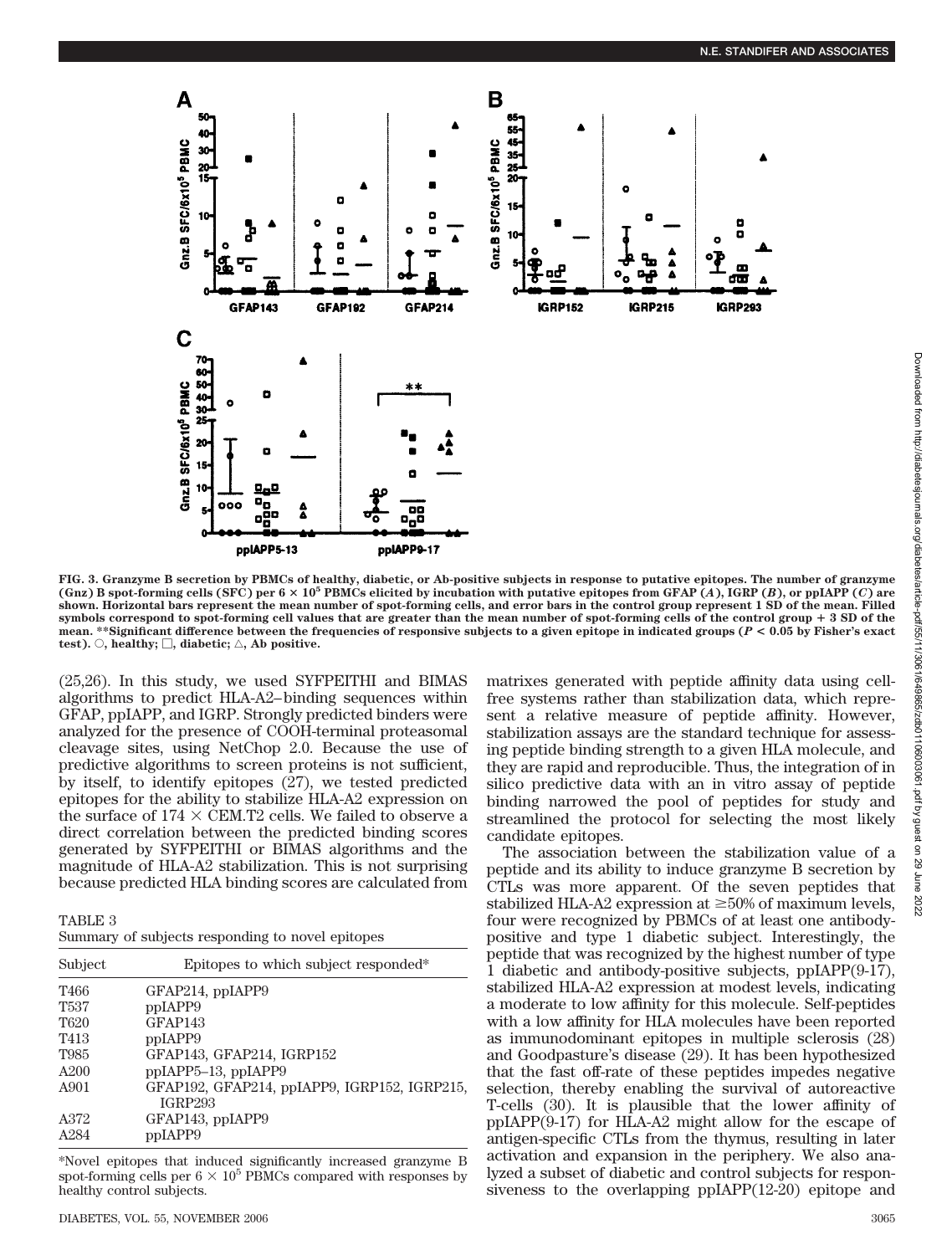found that it failed to induce granzyme B secretion (data not shown). It is likely that the affinity of this epitope for HLA-A2 is so low as to preclude presentation in the periphery.

Among the type 1 diabetic patients studied, disease duration was a relative predictor of epitope recognition in that four of the five subjects responding to novel epitopes had been diagnosed within  $\sim$ 1 year preceding blood collection. It is probable that the preferential responsiveness of these patients is the result of antigen presentation in the early stages of disease, before the complete loss of -cells. Subjects with diabetes of longer duration likely present lower levels of islet antigens, resulting in the contraction of responsive CTLs. This phenomenon was observed in a report of insulin B peptide–specific T-cells that were detectable in patients experiencing recurrent autoimmunity secondary to islet allografts but that were not detectable in long-standing diabetic patients (31). However, in a report by Toma et al. (15), PBMCs from both short- and long-term type 1 diabetic subjects were activated by several proinsulin epitopes. It is plausible that CTLs with specificity for proinsulin peptides represent a memory population, and this accounts for their continued presence in long-term diabetic subjects. The authors used  $\gamma$ -interferon secretion as an indicator of CTL activation and did not report whether these peptides elicit a cytotoxic response to the epitopes. In our study the use of granzyme B ELISpot assays supports the conclusion that CTLs with specificity for multiple islet peptides may play a role in  $\beta$ -cell destruction in individuals with type 1 diabetes, although different subjects show considerable variation in this specificity. Within the samples evaluated in this study, this variation did not appear to correlate with other HLA genotypes present in the individual subjects, but larger studies are needed to fully assess this possibility.

Previously, ppIAPP(5-13) has been shown to elicit  $\gamma$ -interferon secretion by PBMCs of recently diagnosed type 1 diabetic patients but not patients with disease of a longer duration (14). We failed to observe significant numbers of granzyme B–secreting cells arising from recent-onset diabetic patient cultures with this epitope, and we did not assess the ability of novel epitopes to induce cytokine secretion. We are uncertain whether the lack of significant granzyme B response seen in cultures containing ppI-APP(5-13) was attributable to the fact that CTLs specific for this peptide represent a distinct phenotypic subset that differs from ppIAPP(9-17)-responsive cells (central versus effector memory), or whether responsive CTLs from diabetic patients were undetectable because of the high number of spot-forming cells seen in the control subject cultures (Fig. 3*C*). Further studies of larger populations will need to be performed to assess the differences in these two responsive populations. It is interesting to note that only one of seven subjects responding to ppIAPP(9-17) also recognized ppIAPP(5-13), demonstrating that these epitopes are not cross-reactive.

Two GFAP and one IGRP epitopes were recognized by at least two subjects. This is the first report demonstrating CTL responses in human diabetic or antibody-positive subjects to peptides of these proteins. In a recent report, NOD mice bearing a transgene encoding a chimeric HLA-A2 molecule were shown to generate T-cells with specificity for murine IGRP peptides (32). The predominant CTL response in these animals was directed to IGRP(228-236), and these CTLs were cross-reactive with the homologous human peptide. It is possible that IGRP(228-236) serves as an additional epitope in type 1 diabetes; however, even in NOD mice, a considerable degree of heterogeneity in responses to this epitope was noted (32). We did not identify IGRP(228-236) as a putative epitope because it was predicted to be a low-affinity binder by both predictive algorithms (SYFPEITHI score: 22; BI-MAS binding score: 54.6). Our aim in the current study was to rapidly and efficiently identify epitopes by integrating in silico and in vitro techniques. A more exhaustive analysis of peptides derived from ppIAPP, IGRP, and GFAP will likely elucidate additional epitopes that elicit CTL responses in at-risk and diabetic subjects.

Recently, Ouyang et al. (33) used similar techniques to identify epitopes in type 1 diabetes and demonstrated that ppIAPP(9-17), IGRP(152-160), and IGRP(215-223) induced -interferon secretion by PBMCs of recent-onset diabetic patients. The observation of CTL responses to identical ppIAPP and IGRP epitopes in separate patient populations, using two different assays of T-cell activation, likely substantiates the hypothesis that these epitopes play an important role in the development of type 1 diabetes. Future studies will be needed to more fully characterize the CTL responses to these epitopes in terms of disease pathogenesis.

Our data demonstrate that ppIAPP(9-17), GFAP(214- 222), GFAP(143-151), and, to a lesser degree, IGRP(152- 160) represent novel epitopes that induce granzyme B secretion by CTLs of antibody-positive relatives and recent-onset type 1 diabetic subjects. Based on this, we posit that these epitopes play a role in  $\beta$ -cell destruction. The potential use of T-cell responsiveness to these epitopes as an indicator of disease onset or progression will need to be delineated.

## **ACKNOWLEDGMENTS**

This work was supported in part by grants from the National Institutes of Health and the Juvenile Diabetes Research Foundation Center for Translational Research at Benaroya Research Institute and Children's Hospital and Regional Medical Center.

The authors thank Dr. John Gebe for critical comments, Jason Berger for peptide synthesis, and Susan Masewicz for technical advice.

## **REFERENCES**

- 1. Notkins AL, Lernmark A: Autoimmune type 1 diabetes: resolved and unresolved issues. *J Clin Invest* 108:1247–1252, 2001
- 2. Wang B, Gonzalez A, Benoist C, Mathis D: The role of CD8- T cells in the initiation of insulin-dependent diabetes mellitus. *Eur J Immunol* 26:1762– 1769, 1996
- 3. Bendelac A, Carnaud C, Boitard C, Bach JF: Syngeneic transfer of autoimmune diabetes from diabetic NOD mice to healthy neonates: requirement for both L3T4+ and Lyt-2+ T cells. *J Exp Med* 166:823-832, 1987
- 4. Trudeau JD, Kelly-Smith C, Verchere CB, Elliott JF, Dutz JP, Finegood DT, Santamaria P, Tan R: Prediction of spontaneous autoimmune diabetes in NOD mice by quantification of autoreactive T cells in peripheral blood. *J Clin Invest* 111:217–223, 2003
- 5. Panagiotopoulos C, Trudeau JD, Tan R: T-cell epitopes in type 1 diabetes. *Curr Diab Rep* 4:87–94, 2004
- 6. Hassainya Y, Garcia-Pons F, Kratzer R, Lindo V, Greer F, Lemonnier FA, Niedermann G, van Endert PM: Identification of naturally processed HLA-A2–restricted proinsulin epitopes by reverse immunology. *Diabetes* 54:2053–2059, 2005
- 7. Imagawa A, Hanafusa T, Tamura S, Moriwaki M, Itoh N, Yamamoto K, Iwahashi H, Yamagata K, Waguri M, Nanmo T, Uno S, Nakajima H, Namba M, Kawata S, Miyagawa JI, Matsuzawa Y: Pancreatic biopsy as a procedure for detecting in situ autoimmune phenomena in type 1 diabetes: close